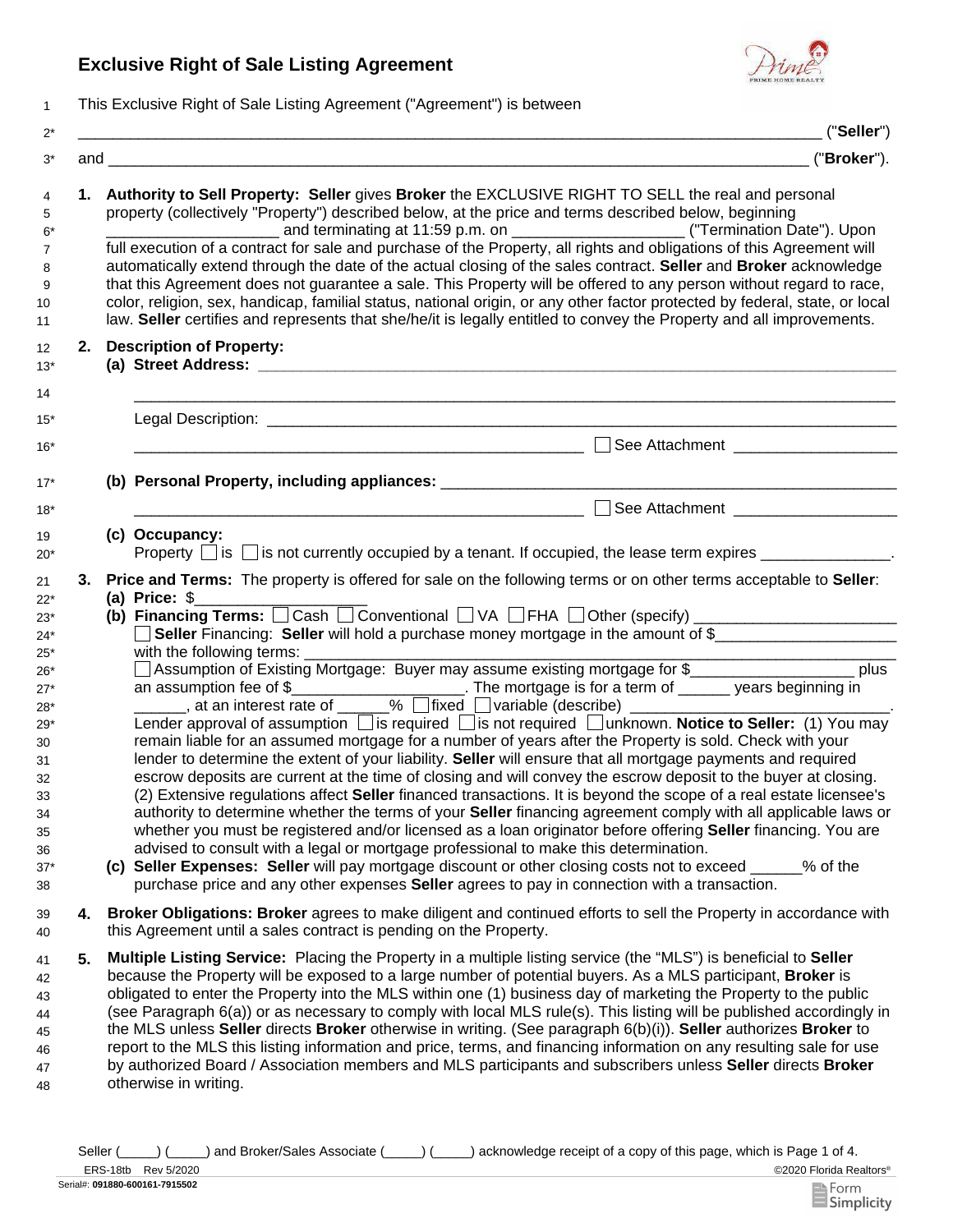## 49 **6. Broker Authority: Seller** authorizes **Broker** to:

- Market the Property to the Public (unless limited in Paragraph 6(b)(i) below): **(a)**
	- **(i)** Public marketing includes, but is not limited to, flyers, yard signs, digital marketing on public facing websites, brokerage website displays (i.e. IDX or VOW), email blasts, multi-brokerage listing sharing networks and applications available to the general public.
	- **(ii) Public marketing also includes marketing the Property to real estate agents outside Broker's office.**
	- Place appropriate transaction signs on the Property, except if Paragraph 6(b)(i) is checked below. **(iii)**
	- **(iv)** Use **Seller's** name in connection with marketing or advertising the Property.
	- \_\_ Display the Property on the Internet except the street address.
- **(b)** Not Publicly Market to the Public/Seller Opt-Out:
	- **(i)** \_\_ **Seller** does not authorize Broker to display the Property on the MLS.
	- **(ii) Seller** understands and acknowledges that if **Seller** checks option 6(b)(i), a For Sale sign will not be placed upon the Property and
	- **(iii) Seller** understands and acknowledges that if **Seller** checks option 6(b)(i), **Broker** will be limited to marketing the Property only to agents within **Broker's** office.

## \_\_\_\_\_\_\_\_\_\_ /\_\_\_\_\_\_\_\_\_\_ **Initials of Seller**

- 66 **(c)** Obtain information relating to the present mortgage(s) on the Property.
- 67 **(d)** Provide objective comparative market analysis information to potential buyers.
- 68\* **(e)** (**Check if applicable**) Use a lock box system to show and access the Property. A lock box does not ensure the Property's security. **Seller** is advised to secure or remove valuables. **Seller** agrees that the lock box is for **Seller's** benefit and releases **Broker**, persons working through **Broker**, and **Broker's** local Realtor Board / Association from all liability and responsibility in connection with any damage or loss that occurs. 72\* Withhold verbal offers. Withhold all offers once **Seller** accepts a sales contract for the Property.
- 73 **(f)** Act as a transaction broker.

69 70 71

50

51 52 53

80\* 81

85 86

87 88

89 90

99 100 101

104 105

- 74 **(g) Virtual Office Websites:** Some real estate brokerages offer real estate brokerage services online. These websites are referred to as Virtual Office Websites ("VOWs"). An automated estimate of market value or reviews and comments about a property may be displayed in conjunction with a property on some VOWs. Anyone who registers on a VOW may gain access to such automated valuations or comments and reviews about any property displayed on a VOW. Unless limited below, a VOW may display automated valuations or comments and reviews about this Property.
	- $\mathbf{L}$ **Seller** does not authorize an automated estimate of the market value of the listing (or a hyperlink to such estimate) to be displayed in immediate conjunction with the listing of this Property.
- **Seller** does not authorize third parties to write comments or reviews about the listing of the Property (or display a hyperlink to such comments or reviews) in immediate conjunction with the listing of this Property. 82\* 83
- 84 **7. Seller Obligations:** In consideration of **Broker's** obligations, **Seller** agrees to:
	- **(a)** Cooperate with **Broker** in carrying out the purpose of this Agreement, including referring immediately to **Broker** all inquiries regarding the Property's transfer, whether by purchase or any other means of transfer.
	- **(b)** Recognize **Broker** may be subject to additional MLS obligations and potential penalties for failure to comply with them.
	- **(c)** Provide **Broker** with keys to the Property and make the Property available for **Broker** to show during reasonable times.
- 91 **(d)** Inform **Broker** before leasing, mortgaging, or otherwise encumbering the Property.
	- **(e)** Indemnify **Broker** and hold **Broker** harmless from losses, damages, costs, and expenses of any nature, including attorney's fees, and from liability to any person, that **Broker** incurs because of (1) **Seller's**  negligence, representations, misrepresentations, actions, or inactions; (2) the use of a lock box; (3) the existence of undisclosed material facts about the Property; or (4) a court or arbitration decision that a broker who was not compensated in connection with a transaction is entitled to compensation from **Broker**. This clause will survive **Broker's** performance and the transfer of title.
- 98 **(f)** Perform any act reasonably necessary to comply with FIRPTA (Section 1445 of the Internal Revenue Code).
	- **(g)** Make all legally required disclosures, including all facts that materially affect the Property's value and are not readily observable or known by the buyer. **Seller** certifies and represents that **Seller** knows of no such material facts (local government building code violations, unobservable defects, etc.) other than the following:
- 102\* \_\_\_\_\_\_\_\_\_\_\_\_\_\_\_\_\_\_\_\_\_\_\_\_\_\_\_\_\_\_\_\_\_\_\_\_\_\_\_\_\_\_\_\_\_\_\_\_\_\_\_\_\_\_\_\_\_\_\_\_\_\_\_\_\_\_\_\_\_\_\_\_\_\_\_\_\_\_\_\_\_\_\_\_\_\_\_ 103 **Seller** will immediately inform **Broker** of any material facts that arise after signing this Agreement.
	- **(h)** Consult appropriate professionals for related legal, tax, property condition, environmental, foreign reporting requirements, and other specialized advice.

Seller (  $\Box$ ) (
and Broker/Sales Associate (  $\Box$ ) acknowledge receipt of a copy of this page, which is Page 2 of 4.

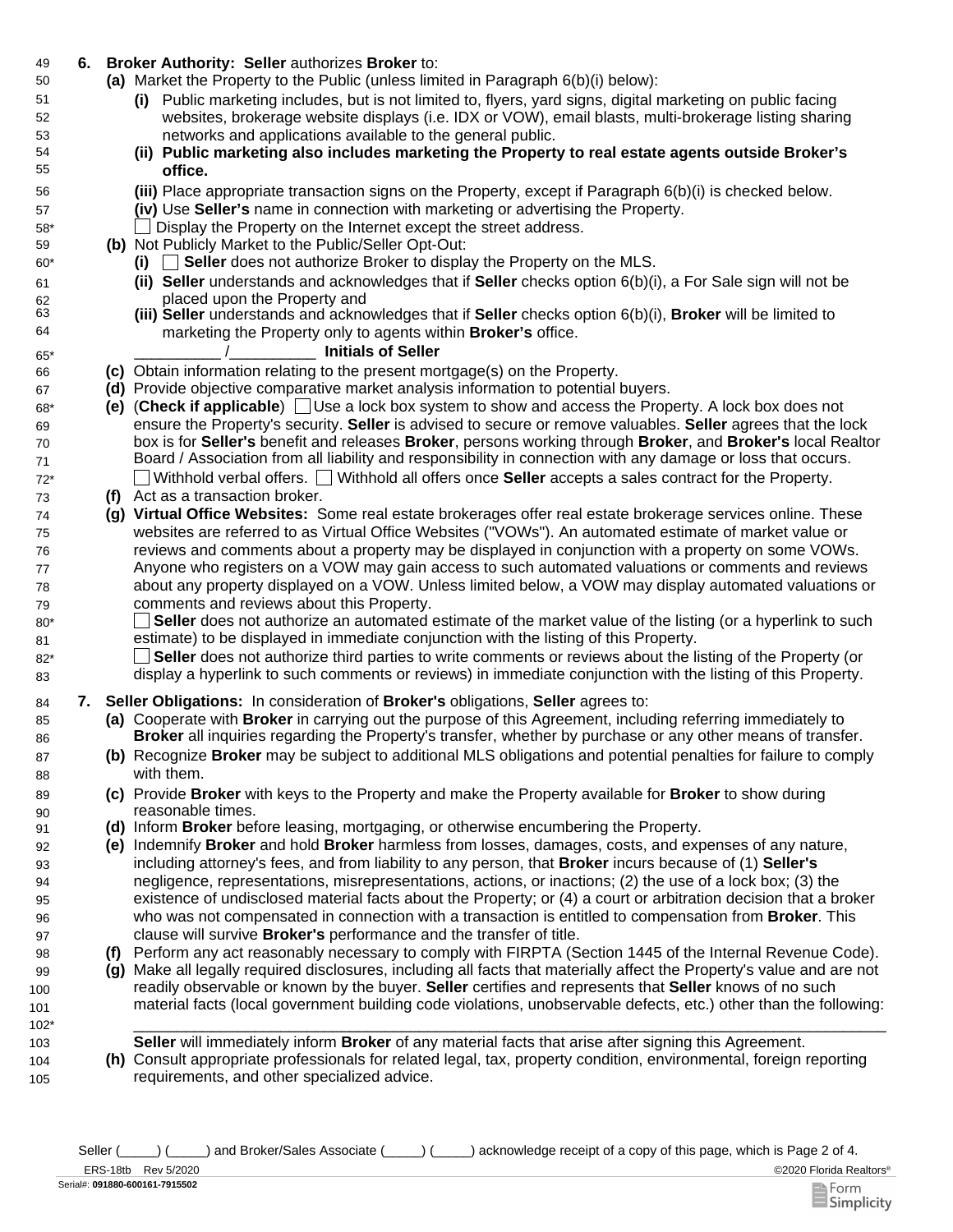- 106 **8. Compensation: Seller** will compensate **Broker** as specified below for procuring a buyer who is ready, willing, 107 108 and able to purchase the Property or any interest in the Property on the terms of this Agreement or on any other terms acceptable to **Seller**. **Seller** will pay **Broker** as follows (plus applicable sales tax):
- $\frac{2.5}{%}$  of the total purchase price plus  $$0.00$   $\degree$  OR \$ $\degree$  \_\_\_\_\_\_\_\_\_\_\_\_\_\_\_\_, no later than the date of closing specified in the sales contract. However, closing is not a prerequisite for **Broker's** fee being earned. 109\* **(a)**  110 111
- **(b)** \_\_\_\_\_\_\_\_\_\_ (\$ or %) of the consideration paid for an option, at the time an option is created. If the option is exercised, **Seller** will pay **Broker** the Paragraph 8(a) fee, less the amount **Broker** received under this subparagraph. 112\* 113 114
- **(c)** \_\_\_\_\_\_\_\_\_\_ (\$ or %) of gross lease value as a leasing fee, on the date **Seller** enters into a lease or agreement to lease, whichever is earlier. This fee is not due if the Property is or becomes the subject of a contract granting an exclusive right to lease the Property. 115\* 116 117
- 118 **(d) Broker's** fee is due in the following circumstances: (1) If any interest in the Property is transferred, whether by 119 120 121 122\* 123 124 125 126 sale, lease, exchange, governmental action, bankruptcy, or any other means of transfer, regardless of whether the buyer is secured by **Seller**, **Broker**, or any other person. (2) If **Seller** refuses or fails to sign an offer at the price and terms stated in this Agreement, defaults on an executed sales contract, or agrees with a buyer to cancel an executed sales contract. (3) If, within \_\_\_\_\_\_ days after Termination Date ("Protection Period"), **Seller** transfers or contracts to transfer the Property or any interest in the Property to any prospects with whom **Seller**, **Broker**, or any real estate licensee communicated regarding the Property before Termination Date. However, no fee will be due **Broker** if the Property is relisted after Termination Date and sold through another broker.
- 127\* **(e) Retained Deposits:** As consideration for **Broker's** services, **Broker** is entitled to receive \_\_\_\_\_\_% (50% if 128 129 left blank) of all deposits that **Seller** retains as liquidated damages for a buyer's default in a transaction, not to exceed the Paragraph 8(a) fee.
- 130 **9.**  131 132  $133^*$   $\times$   $\boxed{\times}$  0% of the purchase price or \$\_\_\_\_\_\_\_\_\_\_\_\_\_\_\_\_\_ to a single agent for the buyer;  $\boxed{\times}$   $\boxed{2.5}$ % of the 134\* purchase price or \$\_\_\_\_\_\_\_\_\_\_\_\_\_\_\_\_\_ to a transaction broker for the buyer; and  $\boxed{\mathbf{X}}$  \_\_\_\_\_0% of the purchase 135\* price or \$\_\_\_\_\_\_\_\_\_\_\_\_\_\_\_\_\_ to a broker who has no brokerage relationship with the buyer. 136\* 
None of the above. (If this is checked, the Property cannot be placed in the MLS.) **Cooperation with and Compensation to Other Brokers: Notice to Seller:** The buyer's broker, even if compensated by **Seller** or **Broker**, may represent the interests of the buyer. **Broker's** office policy is to cooperate with all other brokers except when not in **Seller's** best interest and to offer compensation in the amount of  $0\%$  of the purchase
- 137 **10. Brokerage Relationship: Broker** will act as a transaction broker. **Broker** will deal honestly and fairly; will account 138 139 140 141 for all funds; will use skill, care, and diligence in the transaction; will disclose all known facts that materially affect the value of the residential property which are not readily observable to the buyer; will present all offers and counteroffers in a timely manner unless directed otherwise in writing; and will have limited confidentiality with **Seller** unless waived in writing.
- 142 **11. Conditional Termination:** At **Seller's** request, **Broker** may agree to conditionally terminate this Agreement. If 143 144\* **Broker** agrees to conditional termination, **Seller** must sign a withdrawal agreement, reimburse **Broker** for all direct expenses incurred in marketing the Property, and pay a cancellation fee of \$ plus
- 145 146 147 148 applicable sales tax. **Broker** may void the conditional termination, and **Seller** will pay the fee stated in Paragraph 8(a) less the cancellation fee if **Seller** transfers or contracts to transfer the Property or any interest in the Property during the time period from the date of conditional termination to Termination Date and Protection Period, if applicable.
- 149 **12. Dispute Resolution:** This Agreement will be construed under Florida law. All controversies, claims, and other 150 151 152 153 154\* 155 156 157 158 159 matters in question between the parties arising out of or relating to this Agreement or the breach thereof will be settled by first attempting mediation under the rules of the American Mediation Association or other mediator agreed upon by the parties. If litigation arises out of this Agreement, the prevailing party will be entitled to recover reasonable attorney's fees and costs, unless the parties agree that disputes will be settled by arbitration as follows: **Arbitration:** By initialing in the space provided, **Seller** (\_\_\_\_) (\_\_\_\_), Sales Associate (\_\_\_\_), and **Broker** (\_\_\_\_) agree that disputes not resolved by mediation will be settled by neutral binding arbitration in the county in which the Property is located in accordance with the rules of the American Arbitration Association or other arbitrator agreed upon by the parties. Each party to any arbitration (or litigation to enforce the arbitration provision of this Agreement or an arbitration award) will pay its own fees, costs, and expenses, including attorney's fees, and will equally split the arbitrator's fees and administrative fees of arbitration.
- 161 160 **Miscellaneous:** This Agreement is binding on **Seller's** and **Broker's** heirs, personal representatives, **13.**administrators, successors, and assigns. **Broker** may assign this Agreement to another listing office. This